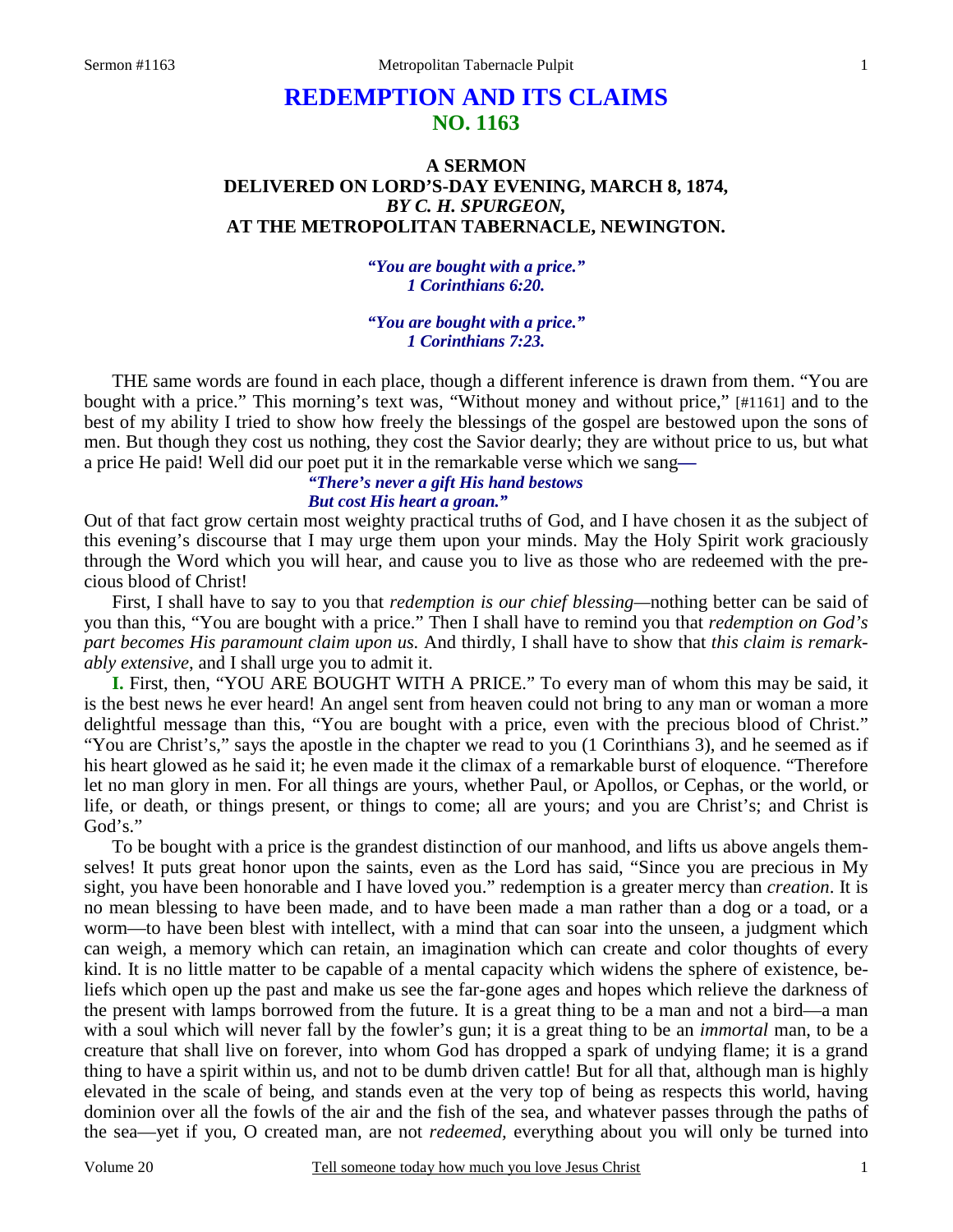dust, so that it were better for you that a millstone had been tied about your neck, that you had been thrown into the depths of the sea, or even better for you that you had never been born, if you are not redeemed! "Bought with a price" makes existence life! To be unredeemed would make existence an endless death!

*Providence*, also, is a short word, calling before our minds a great mass of mercies; but providence is second in its blessedness to redemption. I would remind you of the inestimable blessings which the providence of God has brought to many here present; it is no small thing to be in good health, no little thing to have your reason preserved; it is no minor blessing to have bread to eat, and clothes to put on, and not to be distressed as many of the poorest of our brothers and sisters are as to where they shall lay their heads—and where they shall find tomorrow's food. Some of us are surrounded with many comforts, and ought, every time we look at the bed on which we sleep at night, and the room in which we spend our days, sing unto God who has favored us so much—

### *"Not more than others we deserve, But God has given us more."*

Look around you! Some of you have not only the necessities, but the *luxuries* of life! You are exceedingly favored in these things. But, oh, if you are not redeemed, what will it matter though you were clothed in scarlet and fine linen, and fared sumptuously each day, like Dives, and then should lift up your eyes in the flames of hell? What would it matter, though you had the comeliness and majestic appearance of an Absalom, and yet over you a pious father would have to say, "Would God I had died for you! O Absalom, my son, my son!" What would it be to you to have been possessor of the world, and to have called the seas your own, if you had no part or lot in the redemption of the Lord Jesus Christ, and were never saved from God's wrath through Him? Redemption demands a louder note of gratitude than creation! Sweet as providence must ever be to the believer, yet redemption, *redemption* is the best wine kept unto the last; the last and best work of heaven; the mirror in which the brightest attributes of Jehovah are most clearly reflected.

This is the headstone of the corner crowning the great temple of divine grace. "God so loved the world"—not as to make it fair and beautiful—that is not enough! "God so loved the world"—not so as to sustain it and give it day and night, and summer and winter—*that* is not enough! But the line that will fathom the depths of divine love is this—He "so loved the world that He gave His only-begotten Son, that whoever believes in Him might not perish, but have everlasting life." Remember, dear friends that redemption is that which gives effect to all the other great blessings of God! I say, "Great blessings," for I refer to *spiritual* blessings—all these need redemption to complete their design. For instance, election, the wellhead of divine grace needs the conduit pipe of *redemption* to bring its streams down to sinners! We are chosen of God, but unto *obedience,* and sprinkling of the blood of Jesus. The saints are chosen in Him—without Him of what good would election be? Where, also, would be our calling? Vain would it be to be called if there were no feast of dying love for us to be called *to,* and no fountain filled with blood to which we might come at the call! Redemption is the fullness of all the blessings of God! They are like Gideon's fleece, and redemption bedews them! It is the key of heaven, the channel of grace, the door of hope; it constitutes our song in the house of our pilgrimage, and will be the theme of our eternal music above!

I would not fail to remind you, also, that redemption, at this moment, is the foundation of all the real peace that any man possesses. If you have any peace of mind worth having, you have found it at the foot of the cross; if the tempest of your fears concerning the wrath of God has been quieted—there is only one voice which could have stilled its boisterous noise—it is the voice of Jesus! There is no peace apart from the blood of Jesus, unless it is that delusive peace which, like the solemn stillness which precedes the hurricane, is only the forerunner of destruction! All the peace you have is through *redemption,* and all the security you have comes by the same way. You hope to be saved at the last; your trust is that you shall die triumphantly and rise rejoicingly—but it is all through the blood of Jesus! Where were all the saints if it were not for redeeming grace and dying love? Notwithstanding their professions, they are, without Christ, as a sounding brass and a tinkling cymbal! Piety has no root where redemption is unknown; past experience and present enjoyment would melt away like the coating of morning's frost be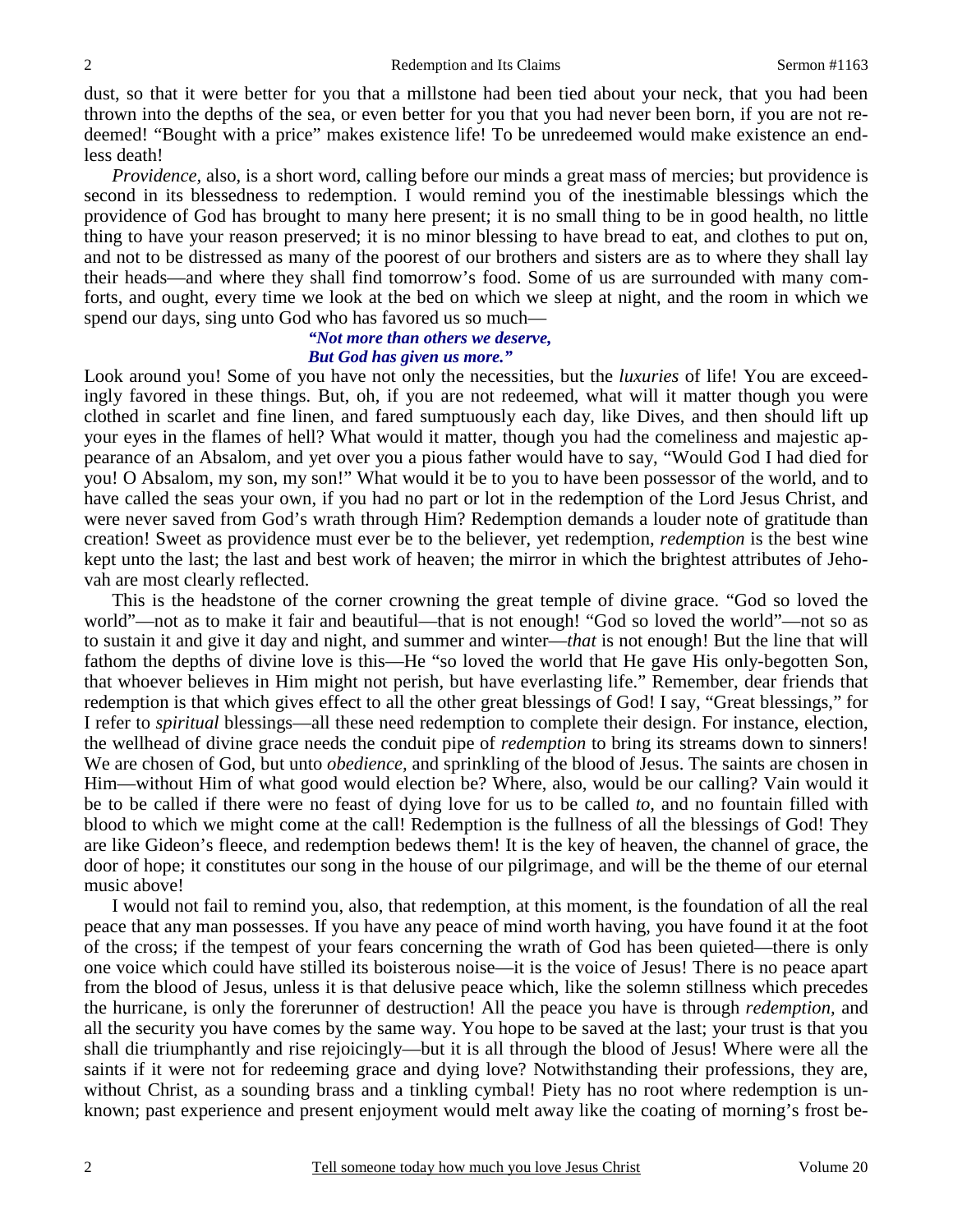fore the rising sun were it not that we are sealed by the precious blood of Christ! The Lord knows them that are His, and will keep them securely to the end.

But, oh, beloved, there is one more truth of God never to be forgotten! It is through redeeming grace that we expect to enter heaven! In a few short weeks, or months, or, perhaps, years, you and I, who believe in Jesus, will be in glory! We shall have done with these workdays here, and shall have entered into the endless Sabbath! We shall be—

#### *"Where congregations never break up, And worship has no end!"*

Our head shall soon wear the immortal crown, and our hands shall bear the harp from which we will draw the richest music of praise! But our *only* hope to enter there is through the *blood*—and our only song shall be, "We have washed our robes and made them white in the blood of the Lamb." O you morning stars that sang together when a new-made world first revolved around the sun! O you wondering spirits who have often admired the wisdom and the justice of God in dealing with the sinful race of men, lift high your notes and sing yet sweeter songs concerning redemption! And let your wonder never cease that God should become man, and, as man, should suffer, bleed, and die that He might redeem His people—that of them it might be said they were "bought with a price"!

**II.** I have thus assured you all that redemption is our best blessing. I trust you will not rest without it. Now, I want to dwell upon the next point, namely, that therefore REDEMPTION IS THE LORD'S PARAMOUNT CLAIM UPON US. Paul does not say, "You are not your own, for God made you." That is true of all things that are—cattle, the trees, and the dust of the earth as well as regenerated man. He does not say, "You are not your own for God created you." That would be true of the devil and his angels, and of the whole race of rebellious men! Neither does he say, "You are not your own for God preserves you." That would be most true, for God, who keeps the breath in our nostrils, ought to have our praise; but that also would be true of *all* creatures, even of the most wicked! But there is a special point here, "You are not your own—you are *bought,"* not merely made and preserved, but *bought,* and "bought with a price." You who are children of God, you were bought as the devils never were, for Jesus never died to save them! "He took not up angels, but He took up the seed of Abraham." You are bought as the ungodly were not, for they remain the slaves of Satan, and are not redeemed from their vain conversation received by tradition from their fathers. They have rejected the purchase price—they remain unredeemed from their slavery to sin!

But you have been redeemed by the precious blood of Christ, as of a lamb without blemish and without spot! And therefore Christ lays His pierced hand upon you and says, "You are Mine." Your King sets the broad arrow on you and marks you tonight as royal property. There was one possession which Jacob had which he greatly valued, and which he gave to his darling son, Joseph, "because," he said, "I took it out of the hand of the Amorite with my sword and with my bow." You, also, are the possession which Christ values beyond everything, because He has delivered you out of the hand of sin and Satan by His own sufferings and death—and because of this He has the highest conceivable right of property in you! He is not merely your Creator and preserver, but He is your Redeemer, and therefore, if the entire world should refuse Him homage and all men should revolt from Him, and even if the angels should desert His standard, yet *you* must not, for you are bought with a price! Other claims are forcible, but this claim is overwhelming; other bands are strong, but these cords of love are invincible! The love of Christ constrains us.

Now let us look at this claim. Think, beloved, what you were bought *from!* You were a slave and you have been redeemed! You were a slave to *sin!* Remember that. Perhaps there was a time when you could rap out an oath as well as anybody, and when the pleasures of this world and the lusts thereof were sweet morsels under your tongue. How did you come to be saved from bad habits and filthy passions? You are bought with a price! You are the Lord's freeman! You have broken those chains, but not by *your* power. You have been bought with a price, for "you were not redeemed with corruptible things, as silver and gold, from your vain conversation, received by tradition from your fathers; but with the precious blood of Christ." *There* is redemption from sin! Then you have been redeemed from the *punishment* of sin! You had begun to feel that; you were full of doubts and fears, and dreadful apprehensions of God's wrath; you felt as if hell had begun in you. It is not so now, for the blood of redemption has spo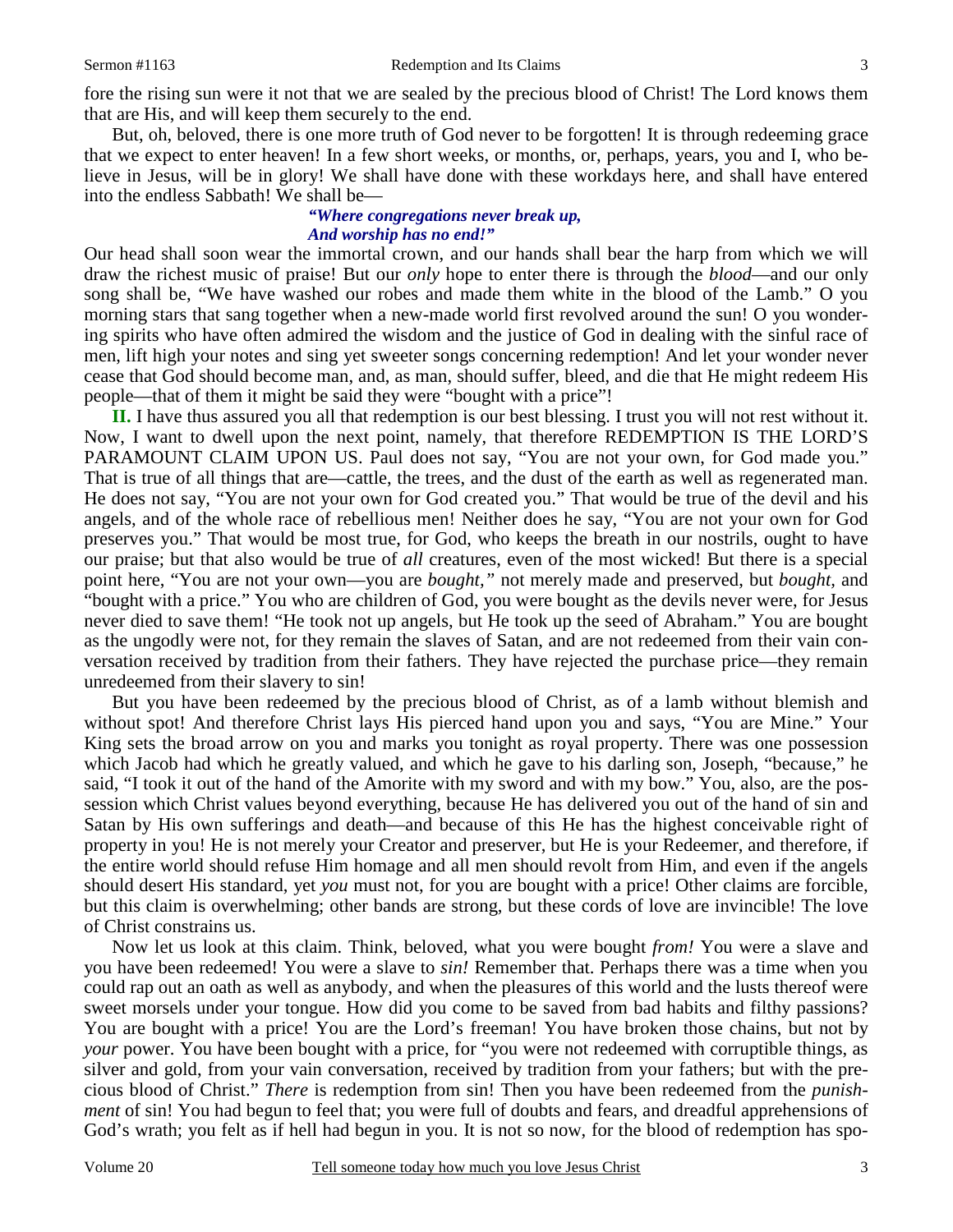ken peace, and you are no more afraid. Well do I remember when the flames of hell burned in *my* soul, as far as they could in this human life, yes, they dried up my spirit, and parched up my heart, so that my soul chose strangling rather than life! It was such a wretched thing to live. But it is not so now, blessed be God! We are redeemed from remorse and despair, and set free from the horrible sense of guilt! In a little time we would have been in hell—but since we have believed, we shall never go into the place of torment—for sin is forgiven, and the sense of sin is removed. We can say in the words of our text of last Sunday night, "Who is he that condemns? It is Christ that died, yes, rather, that has risen again, who sits at the right hand of God, who also makes intercession for us." We are redeemed from sin, from remorse, and from hell itself! And now, at this moment, we are redeemed from the avenging justice of God. Jesus Christ has borne our sins in His own body on the tree, and by the merit of His death has forever rendered compensation to the injured honor of divine justice! He has magnified the law and made it honorable, so that the law, itself, can ask no more of a sinner for whom Christ has died, for Christ has paid to the law all that justice could demand.

Oh, think of that! Rejoice, beloved that you are redeemed from sin, and death, and hell, and the claims of unbending justice; and surely you will feel that there is a claim upon you that you should be the Lord's! Reflect most lovingly upon that dear friend who bought you out of iron bondage, who it was who redeemed you! You have not been redeemed by an angel! Dear would the angelic name have been had it been so! But angels were powerless in this grand affair. Who stooped to pick you up, O insect of a day? Who stooped to save you? Who but He who bears earth's huge pillars up, and spreads the heavens abroad! The Son of God, Omnipotent, Eternal and Infinite, has fallen in love with the fallen sons of man—and for them has donned the garment of human flesh, and in that flesh has suffered to the death, and died a most shameful death upon the gallows of Calvary! Oh, tell it everywhere that Jesus Christ, who is God over all, blessed forever, has redeemed us! And after that, who will say that we do not belong to Him? Then think of the price He paid. The text does not tell us about it, and surely the reason for its silence is to be found in the fact that words cannot express the mighty sum. "You are bought. You are bought with a price." Sometimes it is best, when you cannot say what you would, to say nothing at all. The famous painter, when he drew the picture of Agamemnon at the sacrifice of his daughter, felt that he could not depict the sorrow of the father's countenance, and therefore he wisely put a veil over it, and represented him as hiding his face from the fearful sight.

So the apostle seems to have felt, "I cannot tell you all that Jesus suffered, so I will leave it. You are bought with a price." Now, turn that over lovingly. Muse on it devoutly till your hearts burn like coals of juniper! "A PRICE!" The price was God born at Bethlehem as a man, and then living 30 years and more in poverty and contumely, suffering in Gethsemane till sweat of blood fell on the ground; falsely accused, ridiculed, spit upon, buffeted, mocked, scourged, nailed to the cross, left there to die, while in His soul, the great millstone of Jehovah's wrath crushed His spirit as in an olive-press till His heart was broken, and His spirit melted within Him like wax! Only God knows the sufferings of the Son of God well does the Greek liturgy pour forth that mysterious plea, "By Your unknown sufferings, good Lord, deliver us," for *unknown* they were! O you saints were, indeed, bought with a price, and I charge you, by the agony and bloody sweat, by the cross and passion, acknowledge the fact that you belong to Jesus! Confess that He bought you with an incalculable price! You are His, and would not wish to question that divine purchase which is the groundwork of your hope! You must not, *cannot* dispute the sacred claims which Jesus has upon you—rather should you cry, "O Son of David, we are Yours, and all that we have!"

There is yet this further consideration that the purchase price of every child of God has been fully paid. I have seen lands which have belonged to men who were reputed to be rich, but there was a heavy mortgage upon them, so that though they called the lands theirs, they were scarcely so. But there is no mortgage on the saints! There is no debt to be demanded in future ages either of us or of our Redeemer! "It is finished," said the Savior, and finished it is! He has bought you, and He has paid for you. Are you not His? There is not one single good work of yours needed to complete the merit, or a single pang of suffering required from you to perfect the atonement. You are perfect in Christ Jesus! Well, then, if the price is paid so fully, are we not completely and fully the Lord's? I will say this one thing very solemnly to you, and then leave the point. Beloved, if you are ready to confess that you were bought with a price,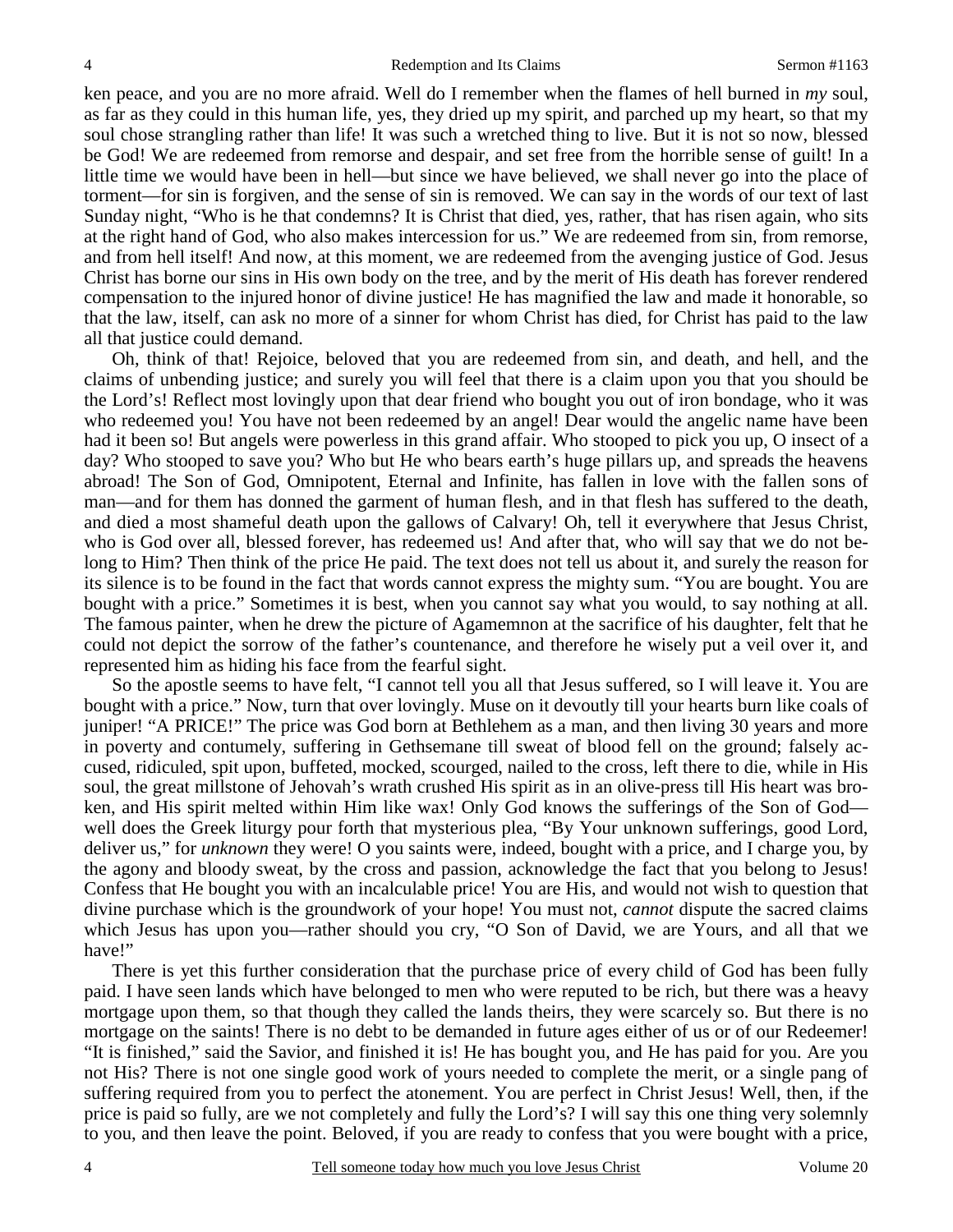you must be equally ready to acknowledge that you cannot be your own, but belong to Him who bought you! Mark you, if the first is not true, then the second is not either. But if the first *is* true, namely, that Christ redeemed you, then the second is just as true, namely, that you are His and must live as His, or otherwise you are defrauding Him! If you are prepared to give up your redemption, you may also throw away your allegiance to Christ; but if you are not willing to give up redemption by the blood—and I trust you are not, for that is to give up *everything*—then you must also agree to this, that you are not your own, or any other man's, but belong wholly to Christ.

And for that cause you are bound to render Him your whole self, spirit, soul, and body. It is only your reasonable service, for every reasonable man expects to have what he has paid for. If Jesus has paid dearly for your soul, and if it is confessed that it is His, then let Him have it, and be not so base as to rob Christ of the reward of His heart's blood! "Will a man rob God?" Will you rob your Redeemer? Will you steal from Him the purchase of His agonies, and deprive Him of that which cost Him His life to buy? The claim is strong, but only gracious hearts will feel it. O blessed Spirit, cause us to feel it deeply, now, and evermore to *act* under its compelling power!

**III.** This brings me to the third point, which is, as I have proved the Redeemer's claim—to show THE EXTENT OF IT. The claim of redemption is comprehensive. If you will kindly read the context of my first text you will see that it includes the body and the soul, "glorify God in your body and your spirit, *which are God's."* There the apostle speaks, first, of the body. Young man, read that passage when you get home, will you? I cannot read it now, but if you profess to be a Christian, remember that this body of yours is holy, and it will rise again from the dead. I charge you, by the blood of Christ, never defile this body either by drunkenness or by lust. If it were the body of a common man, I would say to you, for your own sake, avoid these evils. But if you are a Christian, I have a stronger argument, for your body is the temple of the Holy Spirit! Mark how strongly the apostle puts it, and try to feel the force of his words. You young men who come to London amidst its vices, read this passage and shun everything that is akin to lewdness, or leads to lust, for your bodies were bought with your Lord's lifeblood—and they are not yours to trifle with! Shun the strange woman, her company, her wine, her glances, her house, her songs, and her resorts. Your bodies are not yours to injure by self-indulgence of any sort! Keep them pure and chaste for that heavenly Bridegroom who has bought them with His blood!

And then your *soul* is bought, too. I was obliged to mention the body because it is mentioned here, and it is so necessary it should be kept pure. But keep the soul pure, too. Christ has not bought these eyes that they should read novels such as are published nowadays, calculated to lead men into vanity and vice. Christ has not bought this brain of mine that I may revel in the perusal of works of blasphemy and filthiness; He has not given me a mind that I may drag it through the mire with the hope of washing it clean, again, as some seem to do who imagine it to be the right thing to be always defiling themselves with skepticism and heresy that they may afterwards come to some minister to help them out of the dirt, or some wise friend to scrub the filth off! There will be enough of dust in going along the *best* roads there is no need to go and roll in every dirt heap which foolish atheists and proud skeptics choose to put in the way! Do not defile your mind—it belongs to God—it is bought with the blood of Jesus! Your whole manhood belongs to God if you are a Christian. Every faculty, every natural power, every talent, every possibility of your being, every capacity of your spirit—all were *bought!* It would be an awful thing for you if there were any part of you left out of the inventory; that would be a cursed part of the fabric of your being! But it is *all* bought with blood, if you are, indeed, a redeemed man or woman. Therefore keep the whole for Jesus, for it belongs to Him. The apostle draws from the fact that we are bought with a price in my first text, the inference, "You are not your own." It is clear as the sun at noon that if you are bought you are not your own!

Now, if I am not my own, what does that negative declaration imply? It means, first, that I may not claim the right to do as I like. I am not my own; if I were my own I might do what I pleased. But I am not my own; I am not to do what I please, but what Christ pleases. I am to please my Lord and Master in *everything!* My question in life is not how shall I get the most happiness to *myself,* but how can I bring the most honor to Him? I am not my own; then I am not to follow my own passions. If I were my own I might fling the bridle on my neck, and go where I want, and no longer hold back my passions. But since

5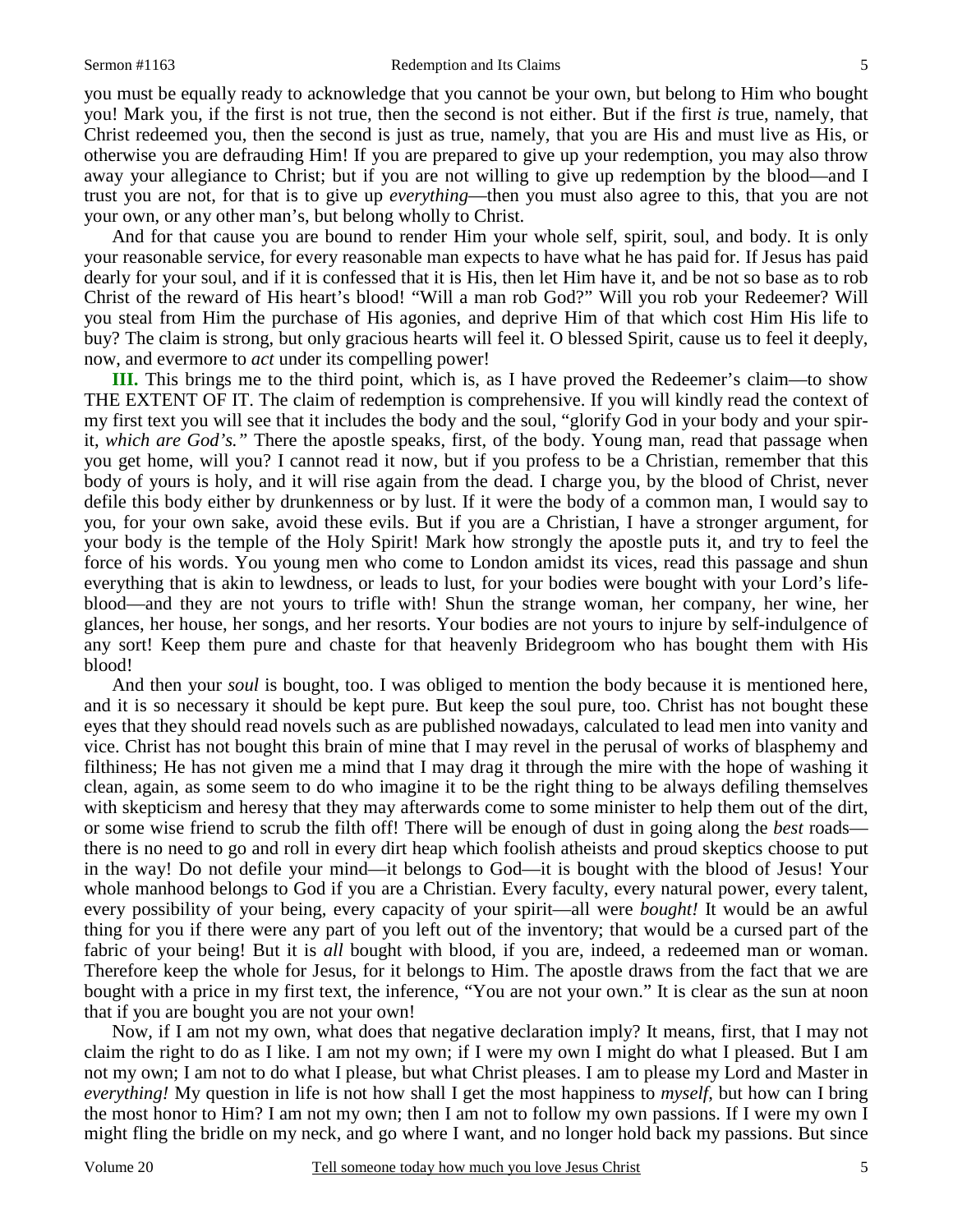I am not my own, I must not! I cannot live after the flesh! Unless I am false to Him that bought me, I dare not obey the bidding of my corruptions! Neither, if I am not my own, may I follow my own tastes if in any way I should so bring grief to the people of God or dishonor to the name of Christ. I think, dear brothers and sisters, that one of the best tests of a Christian is that he will not only do no wrong, but he will not do that which might *lead others to do wrong.* Many things are lawful to us which are not expedient, and often the Christian will say to himself, "Such a thing I think I might do if I were Alexander Selkirk on a desert island, and nobody saw me; but insomuch as there are others who will take occasion to go beyond this act of mine; and weak ones who will be scandalized by what I do, God forbid I should make my brother or sister to offend, for I am not my own! If I were my own master and had not my Lord and His cause to consider, I might do a thousand things, but I will deny myself many lawful things for His sake and the sake of His church, for I am not my own. I will deny myself even *allowable* things that I may manifest that I do not belong to myself, but to Him."

I am not my own. Then I must not trust my own reasonings. If I were my own teacher, then, of course, I should learn my lessons from my own book. But I have a Rabbi, even Jesus, and I am resolved with meekness to learn of Him. I thought I was wise, once, but now I have become a little child, and I love to sit at Jesus' feet to learn of Him, for I have surrendered my reason to Him. I believe what He teaches me because He says so; His *ipse dixit* stands to me instead of argument, for what He says must be true! I am not my own, and so I must not seek my own ends; I must not live in this world that I may get rich, or that I may be famous; I may trade and get riches, but it must be that I may use them for Him. I have a family to be kept. Yes, I must give my family to Christ, and then work to keep Christ's family—and so shall I be working for Christ. It is not my business to support myself, for the Lord is my Shepherd, but the Lord supports me through my own exertions, and therefore I, even in common labor, serve Him. "Having food and raiment," I shall be content, and I shall live to do good to the poor, and to the church of God, and to my fellow men. When He sends me riches, I shall take my alabaster box and break it, and pour it on His head, and never count my treasures as well used as when I give them up to Him. If, like Joseph of Arimathea, the believer possessed a new tomb, where man never lay, prepared for himself—he would count it best used if his Lord deigned to use it for *His* burial. Gladly would he lend his chamber for Jesus to keep the Passover, or his animal that his Lord might ride into Jerusalem for the saint holds all things ready at his Master's beck and call! His life is consecration; he has vowed unto the Lord, "I will work for You; I will suffer for You; I will write for You; I will live for You—I will even die for You! By some means or other I will show that I am not my own, or anything that I have."

Oh, brothers and sisters, I would not like to have an unconsecrated hair on my head, or an unconsecrated hour of the day, or an unconsecrated faculty! Every mental power which God has given to a man ought to be used for God's cause! No faculty which is essentially natural to us may be excused from bowing its neck to the yoke of the Lord Jesus Christ. Sometimes when I have said a humorous thing in preaching I have not asked you to excuse me, for if God has given me humor, I mean to use it in His cause; many a man has been caught, his ear arrested, and his attention won by a quaint remark. If anyone can prove it is wicked, and not a natural faculty, I will abandon it; but it is a faculty of nature and it ought to be consecrated and used for the cause of Christ! Whatever you can do, if it is a right thing to do, and God has made it a characteristic of your being, do it for Jesus! If you cannot speak like Mr. Moody, or sing like Mr. Sankey, but somehow or other can help to promote the glory of the Lord Jesus Christ, do it for you are not your own, "You are bought with a price."

In my second text the apostle brings forth another inference. Read the  $7<sup>th</sup>$  chapter at the  $23<sup>rd</sup>$  verse— "You are bought with a price; be not you the servants of men." By which he means this: As you are not to live for yourself, so you are not to make yourself the slave of other men and give your powers up to any but to the Lord Jesus Christ. Do not even follow good men slavishly. Do not say, "I am of Paul. I am of Apollos. I am of Calvin. I am of Wesley." Did Calvin redeem you? Did Wesley die for you? Who is Calvin, and who is Wesley but ministers by whom you believed as the Lord gave unto you? Do not so surrender yourself to any leadership that you rather follow the *man* than his Master. I will follow anybody if he goes Christ's way, but I will follow nobody, by the grace of God, if he does not go in that direction. Do not pin your faith to anybody's sleeve. Keep close to the Lord Jesus Christ. You are bought

6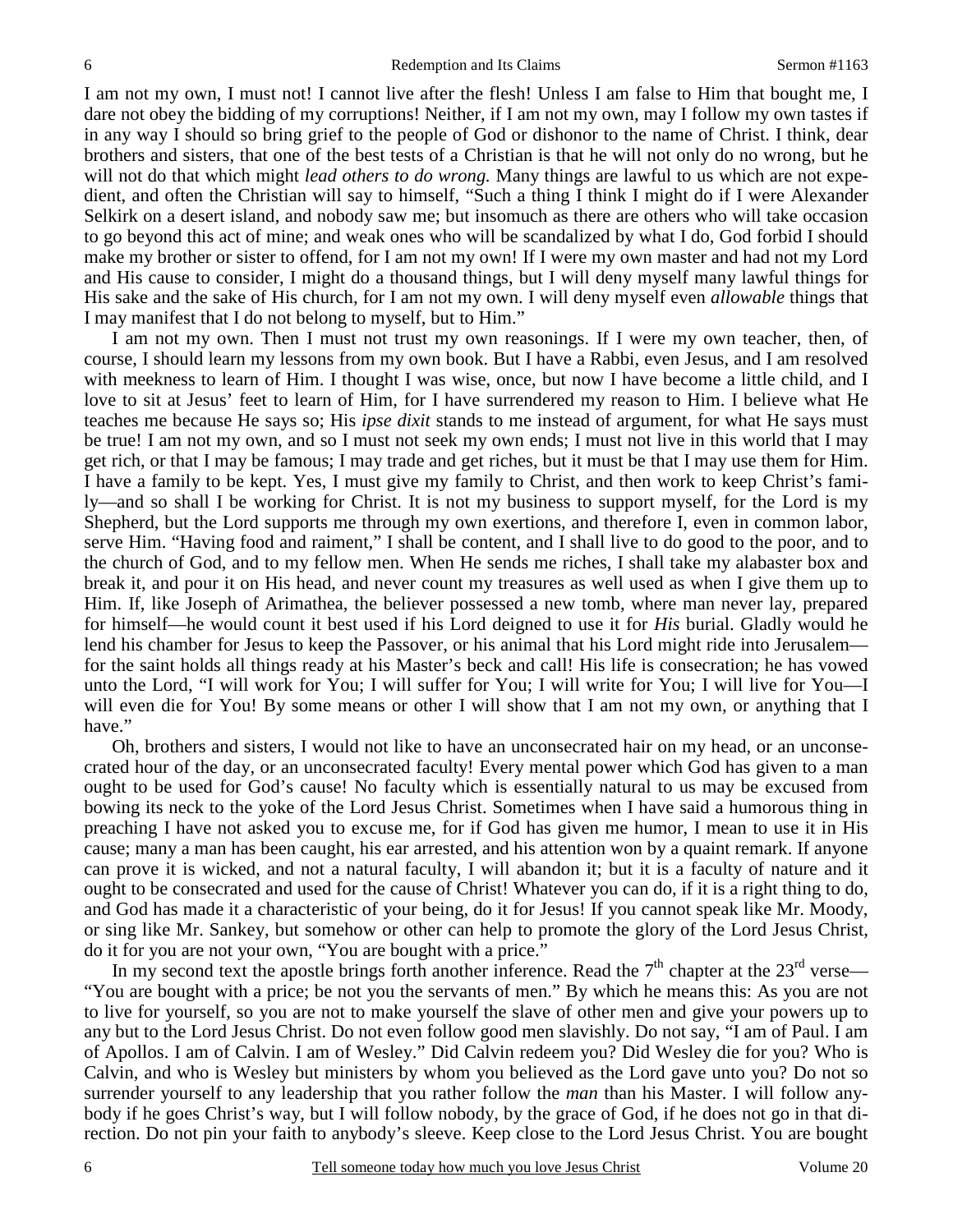with a price—do not be the servants of men; do not give yourselves up to party spirit. It is a pity when a man cares only for politics; when the one grand thing he lives for is to return a Liberal to Parliament, or to get in a Radical, or to lift a Tory to the top of the poll! To live for a political party is unworthy of a man who professes to be a Christian! The most advanced politics beneath the sun are *nothing* compared with living for the bleeding Savior, and spending one's self for the promotion of the immortal principles of the cross! We are not to give ourselves up to any scientific speculation, educational effort, or to any philanthropic enterprise so as to divert our minds from the grand old cause of Jesus and our God!

A story is told of one of the early saints—I think it was Jerome—that he dreamed that he died and went to the gates of heaven, and they said to him, "Who are you?" And he said, "I am Jerome, a student of Scripture." And they said to him, "No, you are not; you are one Jerome, a student of Cicero," for he had been much more accustomed to the study of Cicero and the great Latin writers than to the reading of the Scriptures. He dreamed, therefore, he was not permitted to enter heaven. And upon waking from his dream, he put aside his classic books to make the Word of God the main study of his life. Alas, there are a great many people in the world who do not live for Christ! They are living for something else; the main thing with them is often a trifle light as air—a pursuit of the most infinite value! I heard once a great divine saying to another great divine that he had spent a most important day on Snowdon—he considered it one of the most successful days of his life. Being in their line, myself, I wondered what great revival services had been held on Snowdon, among the Welshmen. The eminent ecclesiastic said he had been many years on the watch, but had never, till that day, been able to satisfy himself! I wondered if he had been in prayer, watching for the conversion of the Welsh people. He said he found three different kinds of them, and was now sure they were quite distinct. Did he mean three kinds of religious inquirers whose cases he had, at last, been able to understand? Not he! He had been speaking of three species of beetles which he had met with after a day's searching! The minister of Christ had much joy over three beetles, but probably cared little for repenting sinners!

And I am afraid there are many who spend their time in trifles as small as that, and, perhaps, far less innocent. Everything is a trifle to a man who is a Christian except the glorifying of Christ. "Felix has driveled into an ambassador," said good old William Carey, when they told him that his son Felix had been made ambassador from the British court to the court of Burmah. He had been a poor missionary, before, and now they had made him a great ambassador! But his father said, "He has driveled into an ambassador." If a man who lives for Jesus, and preaches the gospel could suddenly be transformed into the Emperor of Germany, it would be a frightful come-down for him! To live for Jesus is the highest style of man! God grant we may realize that, for we are bought with a price! If we do not belong to man, it follows that we ought not to follow the fashions of the world. Some people must be in fashion, cost what it may; out of the fashion they feel they might as well be out of the world. It is almost death to them if they cannot dress and act after the manner of *society!* Therefore they run into extravagance, pride, show, and folly. The pride of life eats them up. When fashions go wrong, it should be the Christian's fashion to go against the fashion; let no man be your master! If you have masters according to the flesh, serve them with all faithfulness, as becomes you, giving unto them diligent service—but as to any master over your *spirit,* allow no one to be so—consciences were made for God alone! Bow not down your heart and conscience before man, but be free, for, "You are bought with a price."

We are, then, it seems, wholly Christ's. Christ, then, my brothers and sisters, if we are as we should be, is Lord of our *time!* We may not say, "I have an hour of my own to waste." It is Christ's time! He is Lord of our *household*. We do not claim to be paramount there, but we say, "Lord, these are Your children; help us to bring them up for You. Our household is Yours, Lord, grant that by family prayer and by holy example we may make our family to be 'holiness to the Lord.'" You will go out to business and say, "This business is not mine, it is my Master's." You will not trade in any dishonest way if you do that. It will be *holy* trading! The farmer goes to the field and says, "This is the Redeemer's field, and what profit I shall make from it is His profit." If he feels in that way, his actions will be kind, generous, right, and God-fearing. I would that every young man felt, "If I have talents, they are God's talents, to be used for Him." Young men will join clubs and societies, and become most energetic members; but when they join *churches,* very often we get the distinguished honor of having their names on the book to en